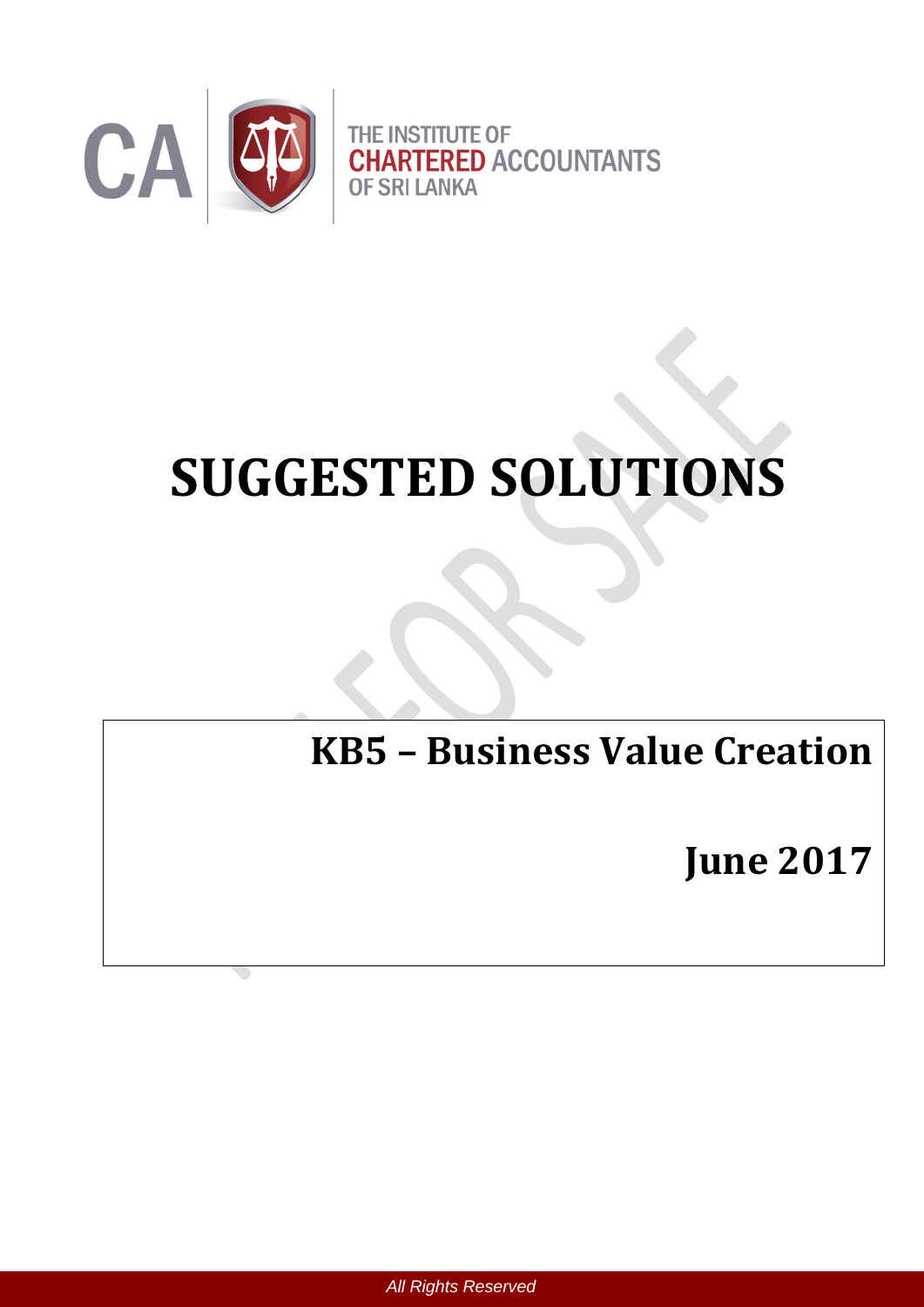# **SECTION 1**

# **Answer 01**

#### **Relevant Learning Outcome/s:** 1.4 Strategic capability and competitive advantage

# (a)

Unique resources and core competences can jointly be referred to as strategic capabilities. They are important for creating and sustaining a competitive advantage. If the competitive advantage is to be based on unique resources and core competences, it must have four qualities:

- Produce effects that are valuable to buyers
- Be rare
- Be robust and impossible to imitate or copy easily
- Be non-substitutable
- 1. **A shop in a busy shopping mall in Colombo**: Valuable but not rare, is imitable and substitutable. So this **cannot** be identified as a strategic capability of Crumbles.
- 2. **Skills and training of the two chefs**: Valuable, rare, but can be imitated and substituted. So this **cannot** be identified as a strategic capability of Crumbles.
- 3. **Trainees/trainers provided by the Hotel Institute to work at Crumbles**: Valuable, rare, but can be imitated and substituted. So this **cannot** be identified as a strategic capability of Crumbles.
- 4. **Innovation of the two chefs with new recipes for cakes, pastries and other foods:** Valuable, rare, cannot be imitated and it is non-substitutable. So this **can** be identified as a strategic capability of Crumbles.
- 5. **Linkages with foreign institutions:** Valuable and rare, yet can be substituted as other pastry shops might develop such links with other institutions. However, other firms might find it difficult to approach institutions similar to the one in the scenario. Further from a customer's perspective, they might not value such linkages, though it might improve quality and service and thus give them more satisfaction. So this **cannot** be identified as a strategic capability of Crumbles.
- 6. **Good reputation in the industry**: Valuable, rare, cannot be imitated, and it is nonsubstitutable. So this **can** be identified as a strategic capability of Crumbles.
- 7. **Owners having more than 15 years of experience in the industry**: Valuable, rare, not imitable and not substitutable. So this **can** be identified as a strategic capability of Crumbles.

**(6 marks)**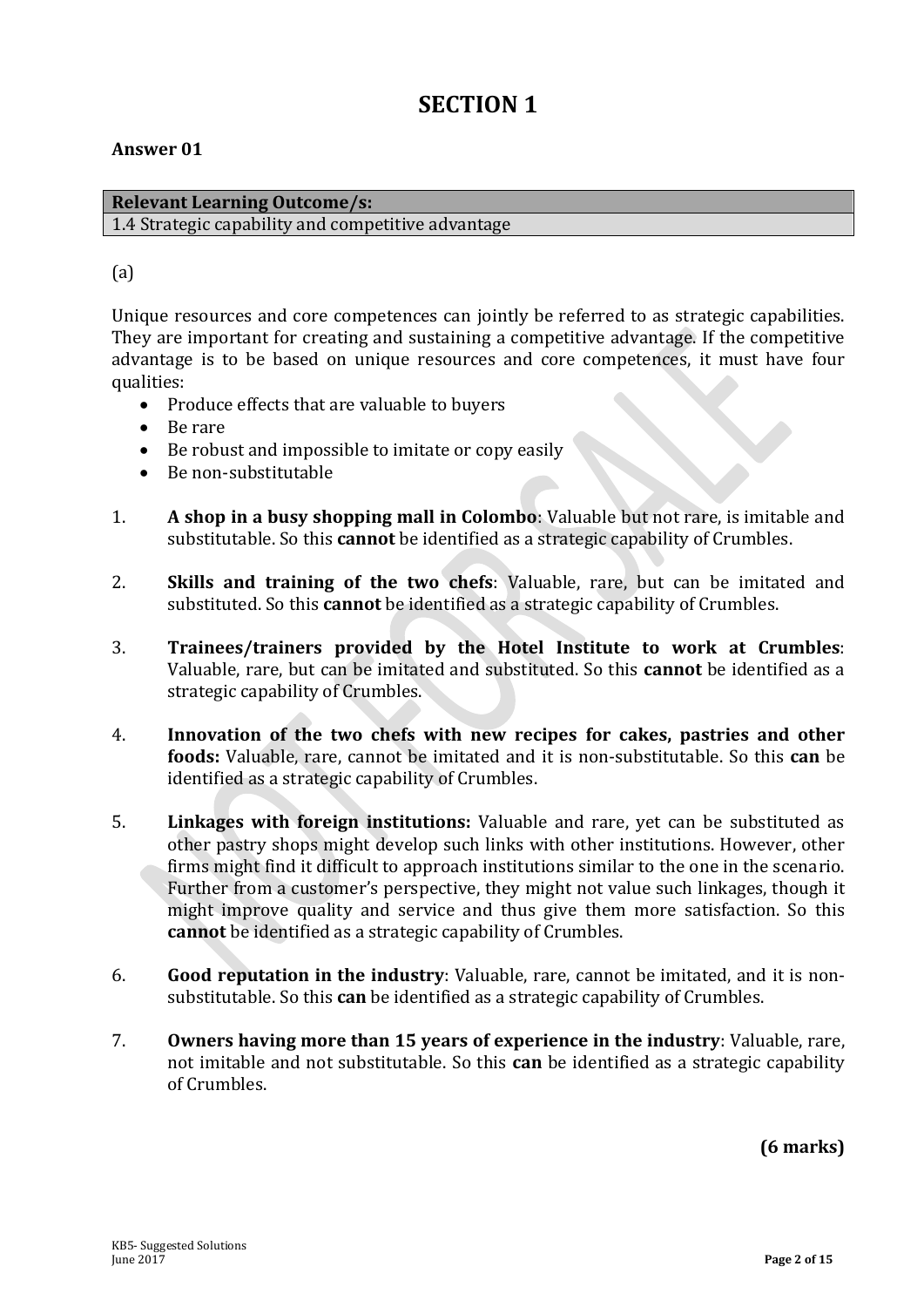- **Benchmarking** make comparisons with other competitors or other successful firms. This will help to decide whether the competency possessed matches or exceeds what other firms do and how to improve further as well.
- **Value chain analysis and value network analysis** analyse the strengths and weaknesses in the value chain by looking at cost and price structures, and identify where profits are made. This helps to decide whether to 'buy' or 'make' and even who to have as strategic partners (e.g. who else can the two chefs approach to further enhance their business).
- **Strengths and weaknesses analysis** this involves assessing the strengths and weaknesses of the organisation's resources (human, physical, financial and so on).

**(4 marks)**

**(Total: 10 marks)**

(b)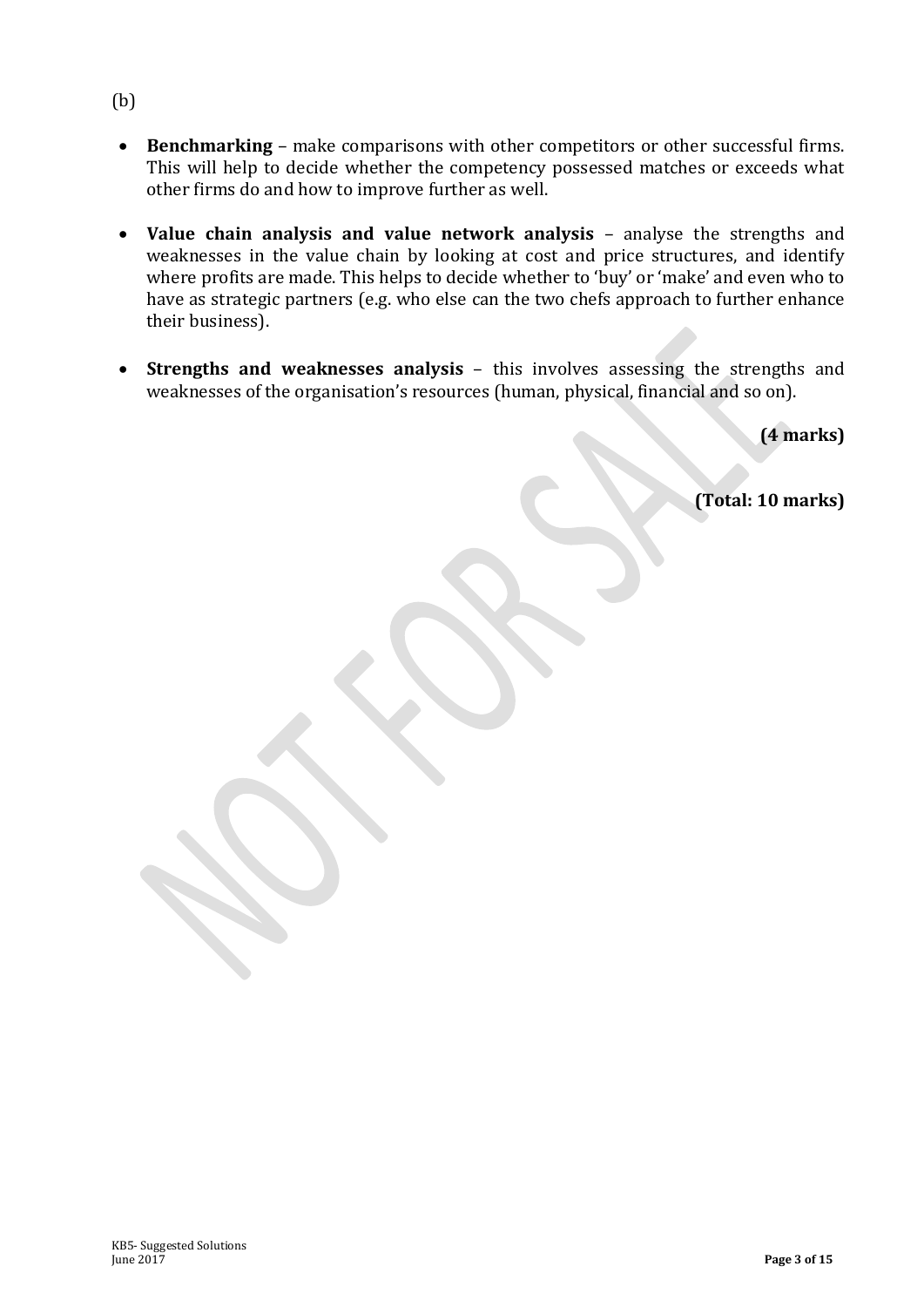#### **Relevant Learning Outcome/s:**

2.1 Supply chain management and competitive advantages

(a)

- **Responsiveness** companies must be able to quickly respond to customers, and also have sufficient products to respond with. Gill should be able to identify what vegetables and fruits the customers seek, what their comments are, and then use this information to improve the operations in a prompt manner. This requires Gill to have responsive suppliers in the value chain.
- **Reliability**  reliability in terms of time, quality, and quantity. The vegetables have to be delivered on time and at the quality levels expected. Further, customers should not face a situation where the items they seek are not available.
- **Relationships** maintain strong relationships of trust and mutual understanding, and develop a network based on collaboration and common interest with the suppliers of Gill.
- **Operational efficiencies** these might include obtaining lower prices, higher quality products, minimising inventory holding.

**(6 marks)**

(b)

- **Reduce the number of suppliers** suppliers who are neither reliable nor responsive can be dropped. Further, using a fewer number of reliable suppliers will help to reduce administrative costs of Gill. It could reduce the administrative costs of the buying department by allowing the use of shared IT systems with the suppliers.
- **Coordinate warehousing, sales and marketing** this will ensure sufficient goods are held in the warehouse, especially if more demand is expected (e.g. during a marketing promotion or during seasons where certain fruits and vegetables have more demand).
- **Reduce the number of customers** generally it is impossible to discourage the customers to purchase vegetables from supermarkets.
- **Supplier involvement in product development and component design** supermarkets can improve the link between them and the farmers by purchasing directly from the farmers and providing technical advice on improving their harvests etc. At the same time, farmers can also introduce new products such as vegetables and fruits grown with carbonic fertilizers at a premium price.

(Any other suitable answers with justification)

**(4 marks)**

**(Total: 10 marks)**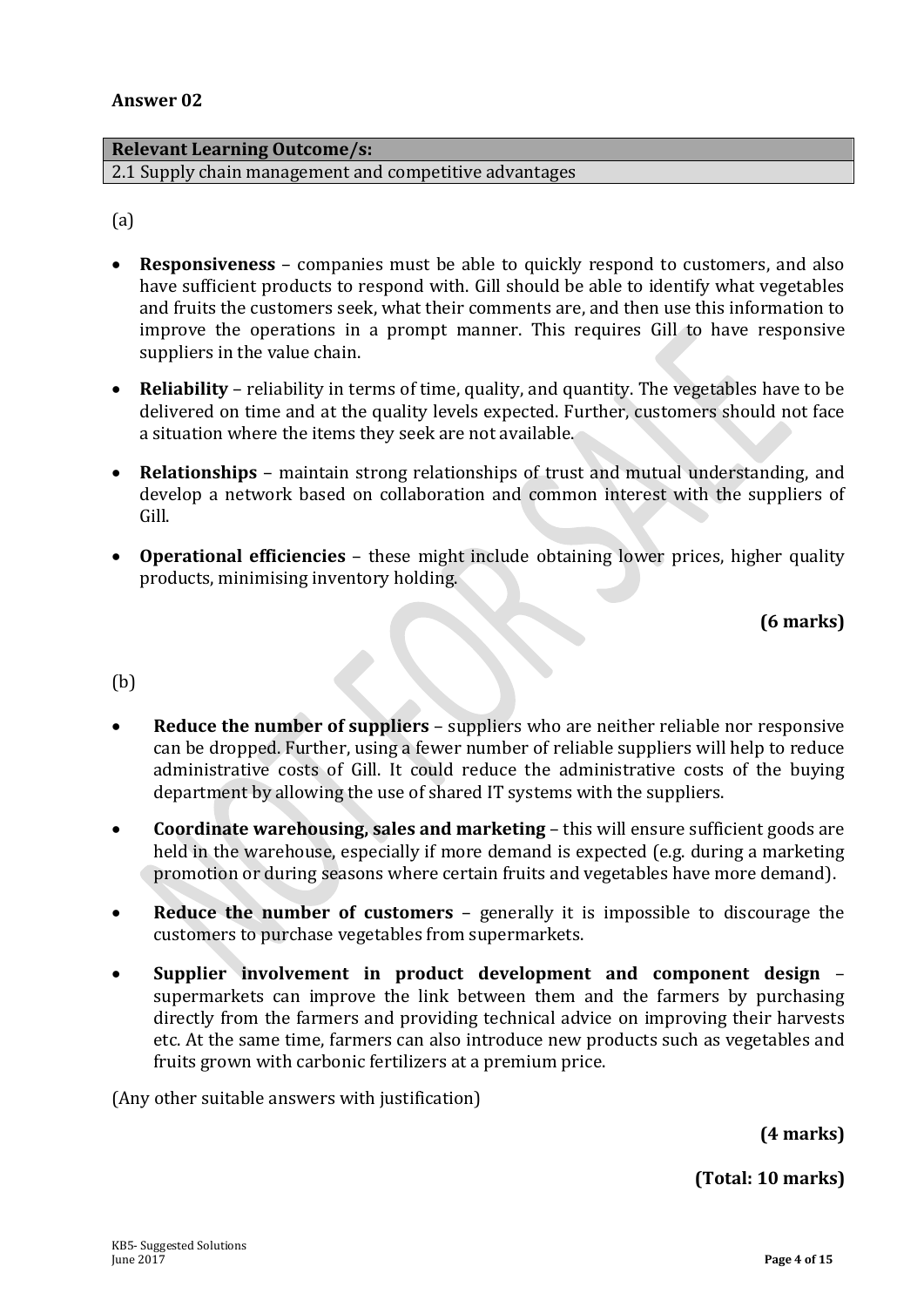#### **Relevant Learning Outcome/s:**

3.4 Project management

(a)

- **Project definition** the need for the project is identified; in this case to diversify the business into the leisure sector. A project committee of senior managers is set up, which decides whether to proceed with the project or not. A small team is also appointed to investigate and prepare recommendations.
- **Outline project definition and cost benefit analysis** outline the design of the project including an estimate of its costs and benefits. Costs of the project are identified to be Rs. 5 million and the company will get the benefits in the future by diversifying the business into the leisure sector.
- **Establish project team**  with individuals from different departments/functions. A project manager will be appointed.
- **Detailed project plan** a detailed plan including objectives, budgets and expected completion date is prepared.
- **Undertaking the project** at the end of the project, there is a testing phase before it becomes operational.
- Implementation it now becomes the responsibility of the respective manager who handles the operation. The project team is disbanded.

**(6 marks)**

(b)

- **Outline planning** outline the project design and its cost-benefit estimates.
- **Detailed planning** including budgets, work breakdown structure, resource requirements.
- **Obtain necessary resources** some resources might have to be obtained from outside the organisation if they are not available internally. Resource requirements that were unforeseen at the planning stage will have to be authorised separately by the project board.
- **Teambuilding**  build cohesion and team spirit in the project team.
- **Communication** keep all the stakeholders of the project suitably informed and ensure that team members are also properly briefed. Manage expectations.
- **Coordinating project activities** coordinate the team, suppliers, owners and end-users.
- **Monitoring and control** monitor progress against the plan and take corrective action where needed.
- **Problem resolution** handle unforeseen problems.
- **Quality control** understand and manage quality procedures, agree and manage any appropriate trade-offs of functionality against achieving deadlines.

**(4 marks)**

**(Total: 10 marks)**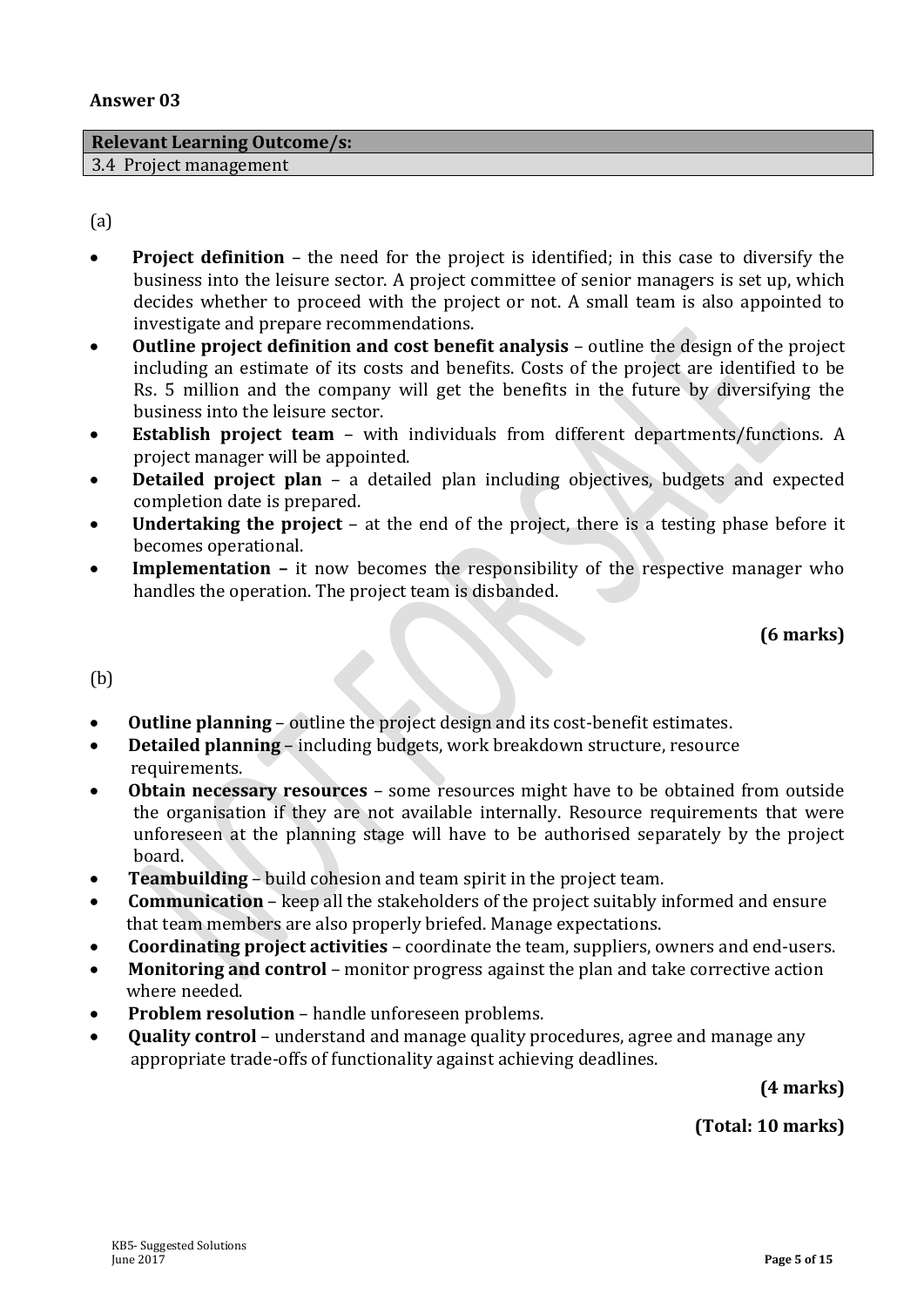#### **Relevant Learning Outcome/s:**

5.5 Human resource development

5.6 Knowledge management

(a)

- **Job related training** training courses cover a range of work-related topics that provide employees with the information and/or skills needed. It may be provided internally by the organisation (HR department or an architect/engineer of the firm) or externally (e.g. professional institute for architecture/engineering might provide short-term courses)
- **On-the-job training** this involves training to do a job by showing the employee how to do it in a real working environment. The employee learns by carrying out the construction and designing of the building etc. with the other senior engineers and architects.
- **Apprenticeships** employ young individuals as apprentices and provide them with training.
- **Formal coaching** the new recruits can be assigned a senior architect or an engineer as a formal coach. Given that there are many experienced professionals at S&C (20), this form of training would be suitable. It will also help to develop the management skills of the new recruits.
- **Leadership training**  allow the new recruits to participate in leadership skills development courses and MBA programmes.
- **Cross-functional training** individuals learn about work done in other departments.
- **Job rotation** moving individuals regularly between jobs in the organisation.
- **High visibility assignment** young engineers/architects will get the opportunity to meet top management

# **(5 marks)**

(b)

- 1. **Knowledge creation** individuals should work together to create knowledge with the assistance of IT systems if needed. Software such as CAD and CAM can be used to create knowledge in areas such as dimensional designing.
- 2. **Knowledge validation** some knowledge might lose value or become obsolete over time. Knowledge should be tested to see if it is still valid. A continual process of monitoring, testing and refining the accumulated knowledge should be carried out.
- 3. **Knowledge presentation** how knowledge is displayed. It could be presented in different ways. Such as flow charts, workshops, programmes for engineers and architects etc.
- 4. **Knowledge distribution** encourage debate, discussion, and interpretation by individuals through sharing of ideas and bringing their own perspectives. Can be improved through the Intranet.
- 5. **Knowledge application** making knowledge active and using it to create added value.

**(5 marks) (Total: 10 marks)**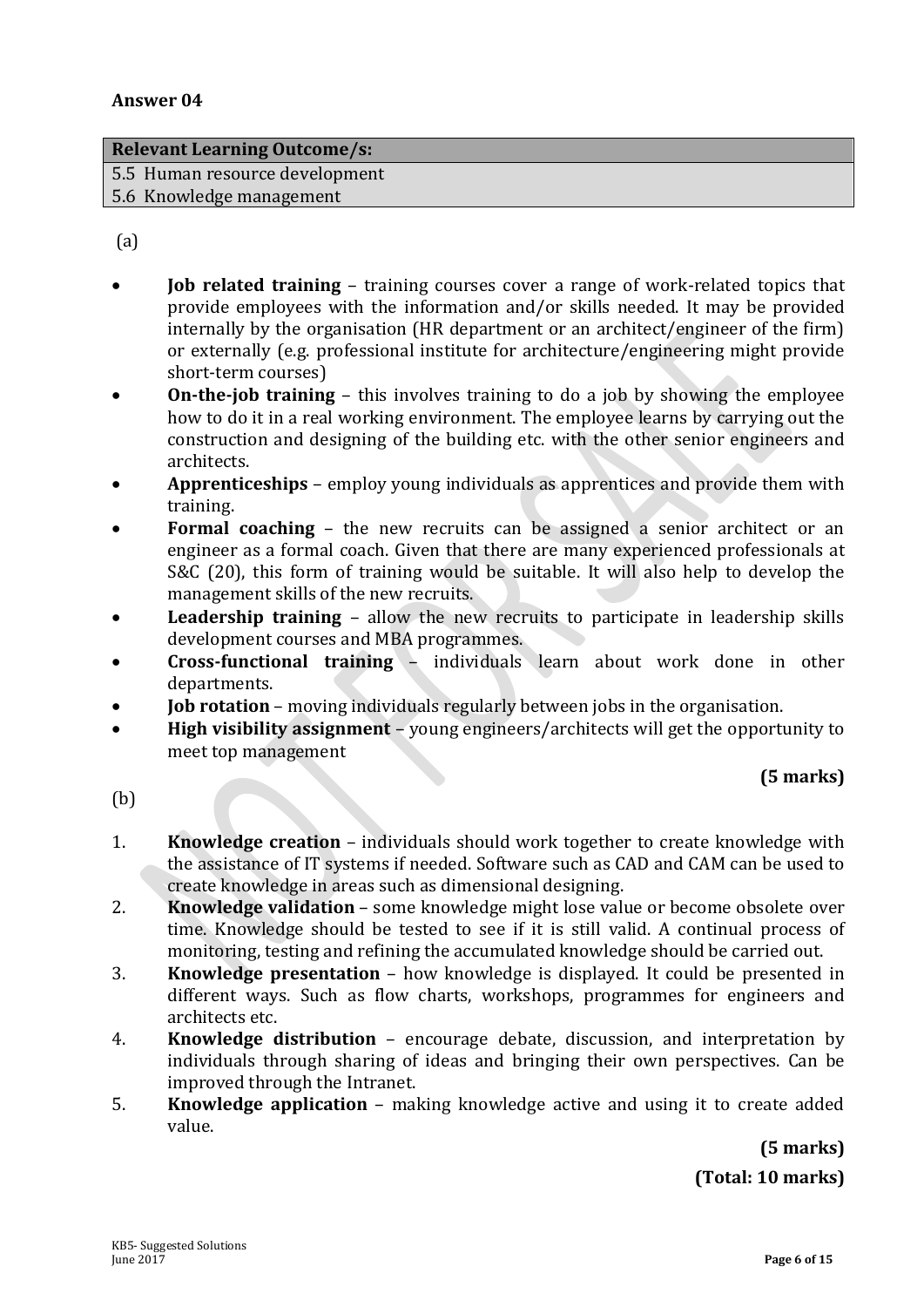# **Relevant Learning Outcome/s:**

# 7.3 Strategic purpose of an organization

# (a)

- Strengths operating for over 50 years, have an experienced management and highly skilled operations staff, new CEO who has led other large food and beverage manufacturing organisations.
- Weaknesses staff resistance to change
- Opportunities growth in the sugar-free food market
- Threats other competitors are entering the sugar-free food market, investment is high

# **(5 marks)**

# (b)

# **Business level GOALS**

- To be the leading food and beverage company in the country with the highest customer satisfaction.
- Enhance manufacturing quality.
- Diversify into the sugar-free market.
- Achieve the highest employee satisfaction.

# **(2 marks)**

# **Business level OBJECTIVES (should be SMART)**

- Increase production capacity of the plant by 20% during the year
- Achieve growth in sales by 50% during the ye
- $\bullet$  ar
- Reduce the number of customer complaints to below 5% every year
- Maintain employee turnover below 5% every year
- Start manufacturing sugar-free products during the next 6 months

**(3 marks)**

**(Total: 10 marks)**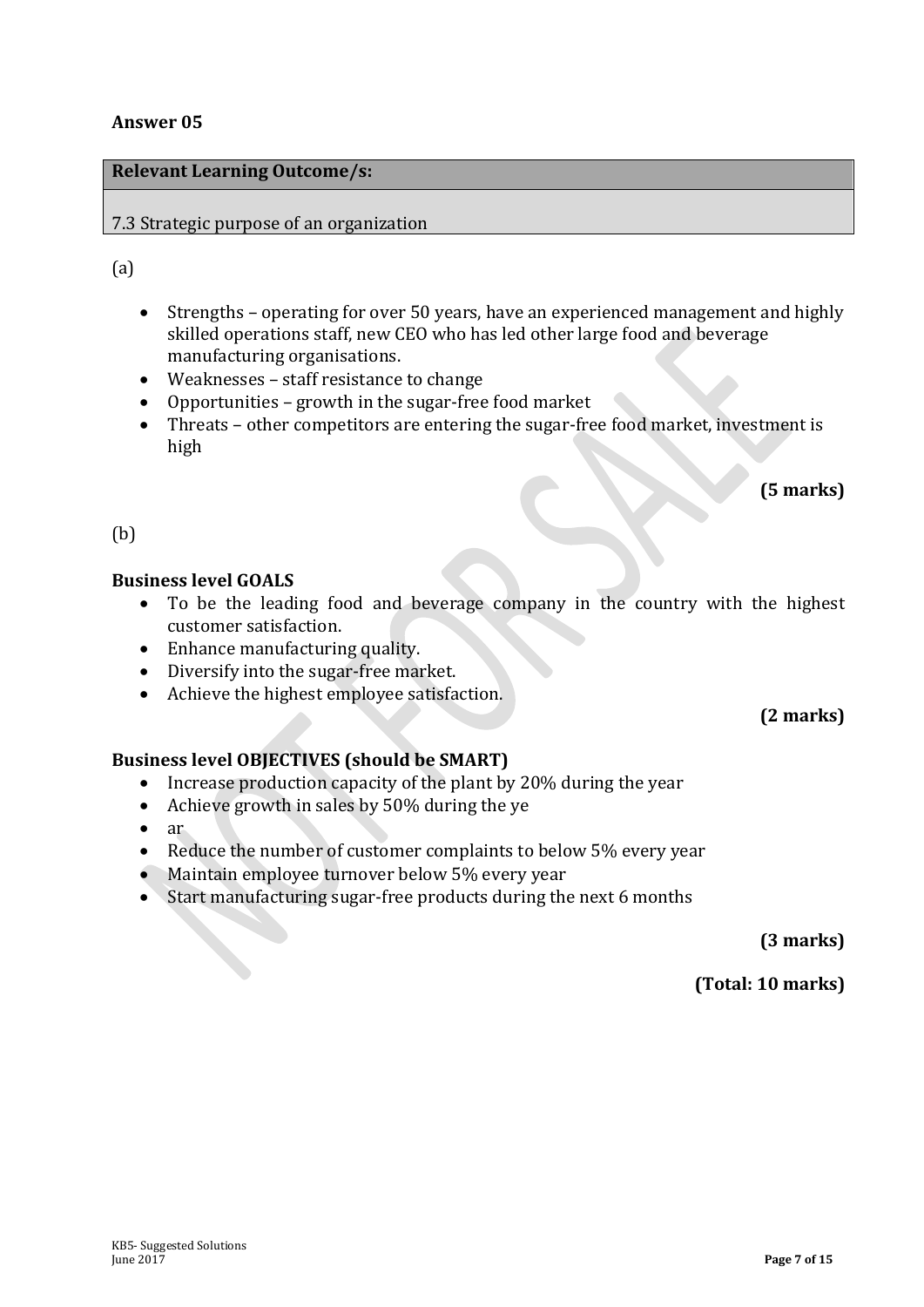| 7.3 - E-business |  |
|------------------|--|
|------------------|--|

7.4 – Formulation of business-level strategy

5.3 – Talent attraction and retention

# (a)

The Bowman's Strategy Clock is based on the view that in a competitive situation, rational customers will seek value for money in their purchases. Value for money is provided through the combination of price and perceived product/service benefits. Bowman's Strategy Clock identifies eight different strategies a firm can take in terms of price and adding value.



Strategic positions 1 and 2 will attract customers who are price conscious above all. In contrast, strategies 4 and 5 are relevant to consumers who require a customised product. Combinations 6, 7 and 8 on the Strategy Clock are likely to result in failure. Accordingly, the following competitive strategies are identified for existing and new product lines of Star Apparels.

# **Existing product line**

The existing product line is produced in large volumes and sold in retail stores that are distributed widely, and the production manager is always under pressure to cut down the cost of production and offer better value for customers than the competitors. Therefore, the company appears to compete using a **cost leadership strategy**. In a cost leadership strategy, the company pursues a low price strategy that aims to offer better value than competitors. This is achieved for example through economies of scale, using the latest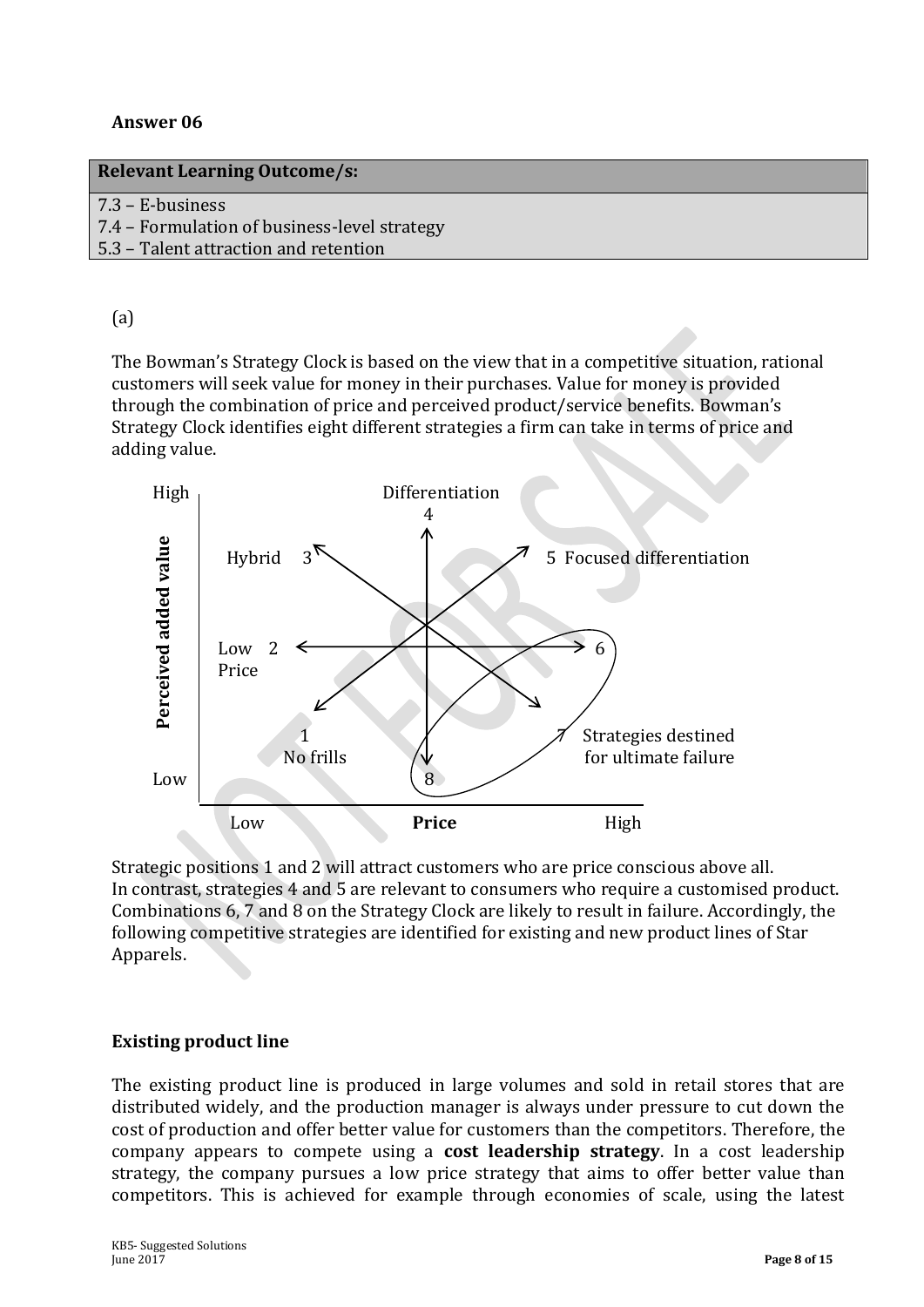technology, minimising overhead costs, relocation of operations to a cheaper location etc.. Here the perceived added value would not be too high and the price is low ("Low Price" strategy in the Strategy Clock).

#### **New product line**

The company targets to cater to high-end customers by offering customised products for them. These products will be produced using high quality raw materials. Hence the price would be high due to higher perceived value. This value could come for example through exclusive distribution outlets and brand names. Therefore the ideal strategy would be "focused differentiation" on the Strategy Clock. Under focused differentiation the company seeks a high price premium in return for a high degree of differentiation in a well-defined and probably quite restricted market segment. Therefore for the new product line, a focused differentiation strategy is ideal.

## (b)

E-business is the automation of business processes through electronic means. E-business can be used by Star Apparels for:

#### **Supply chain management**

- Enable the systems to be linked, so that the companies can exchange information, which makes it easier to communicate with one another. Better information can lead to making supply chain operations more efficient. It might enable just-in-time (JIT) purchasing, easier scheduling of orders and even extend to communication between factories and retail stores.
- **Customer relationship management** the retail outlets can establish communication with the main customers, and improve relations with them. This includes creating a webpage where customers can place orders, give feedback to Star Apparels etc.
- **Outsourcing** make it possible to outsource some of the activities to external suppliers since all the information can now be exchanged on the Internet.
- **E-procurements** Star Apparels could purchase the goods by electronic means such as electronic data interchange with major suppliers or purchasing through the Internet.

#### **(6 marks)**

- (c) Star Apparels is a manufacturing company as well as a retail chain of business. By introducing an online business platform, the company could benefit as follows:
	- 1. **Have direct contact with customers** an online business enables Star Apparels to directly contact their customers without any intermediaries such as retails shops.
	- 2. **Growth in business** the company can increase its sales volumes by catering to unknown territories.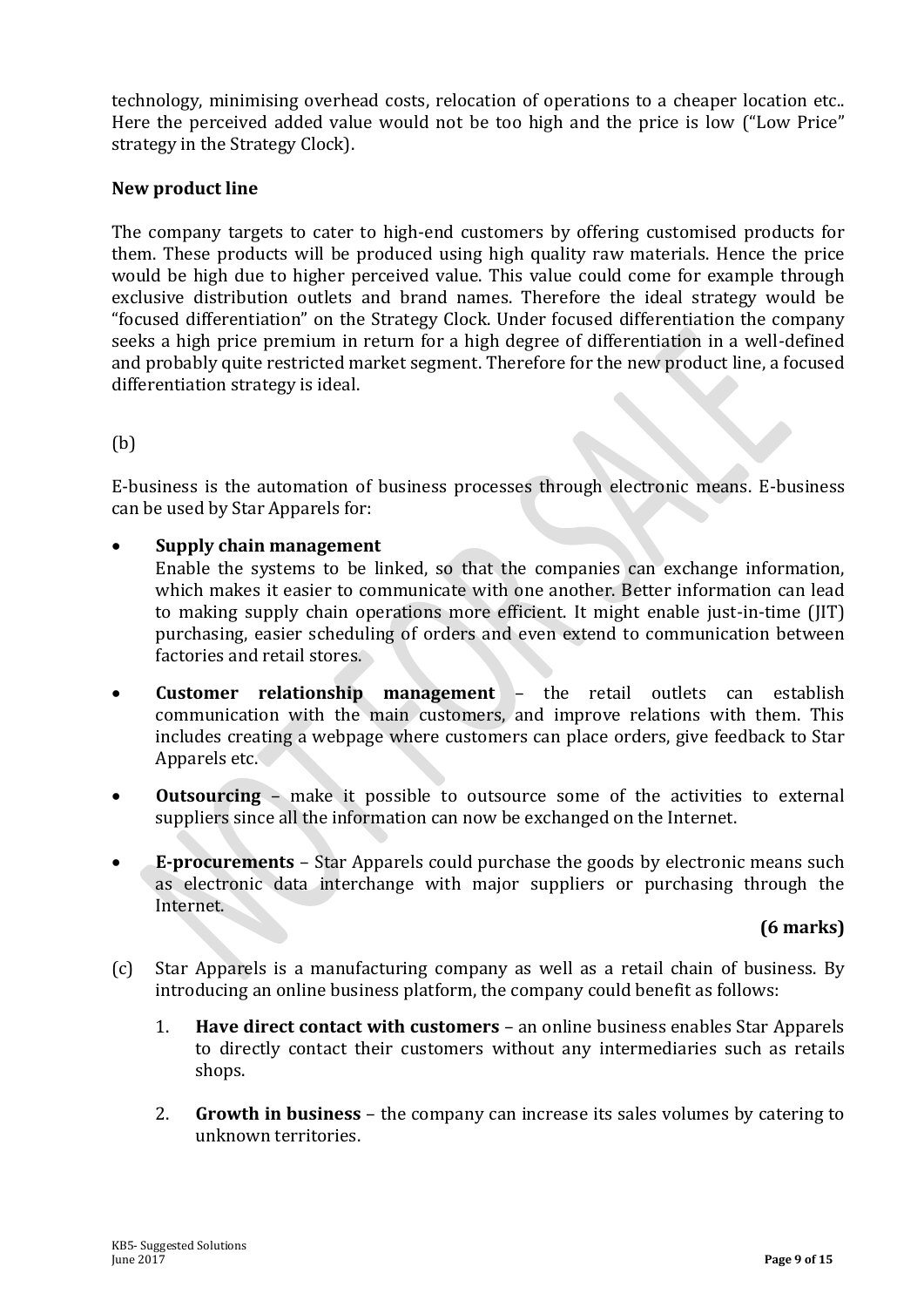- 3. **Reduce the number of outlets and other administrative costs** Star Apparels can reduce the number of outlets it maintains all over the world as well as reduce its sales staff. This would allow it to reduce administrative cost in a large scale.
- 4. **Easy to collect data about customers and their purchasing habits** accordingly they can change the products to best fit with the customers.
- 5. **Speed of transactions** the online business creates capacity to complete purchasing transactions within seconds.
- 6. **Quick response to customer inquiries and other requirements**.
- 7. **Virtual businesses** no physical presence.

**(7 marks)**

 $(d)$ 

- **Job enrichment** make the job more challenging and fulfilling. Herzberg suggested that this would provide motivation for individuals.
- **Job enlargement** add more responsibility to the job. However adding more tasks that are not challenging, will not be sufficient to motivate individuals to perform better.
- **Job rotation** move individuals from one job to another within the organisation or department. Job rotation can reduce the monotony of performing non-challenging work, but will not provide motivation. So job rotation should be linked with challenging work.

**(4 marks)**

**(Total: 25 marks)**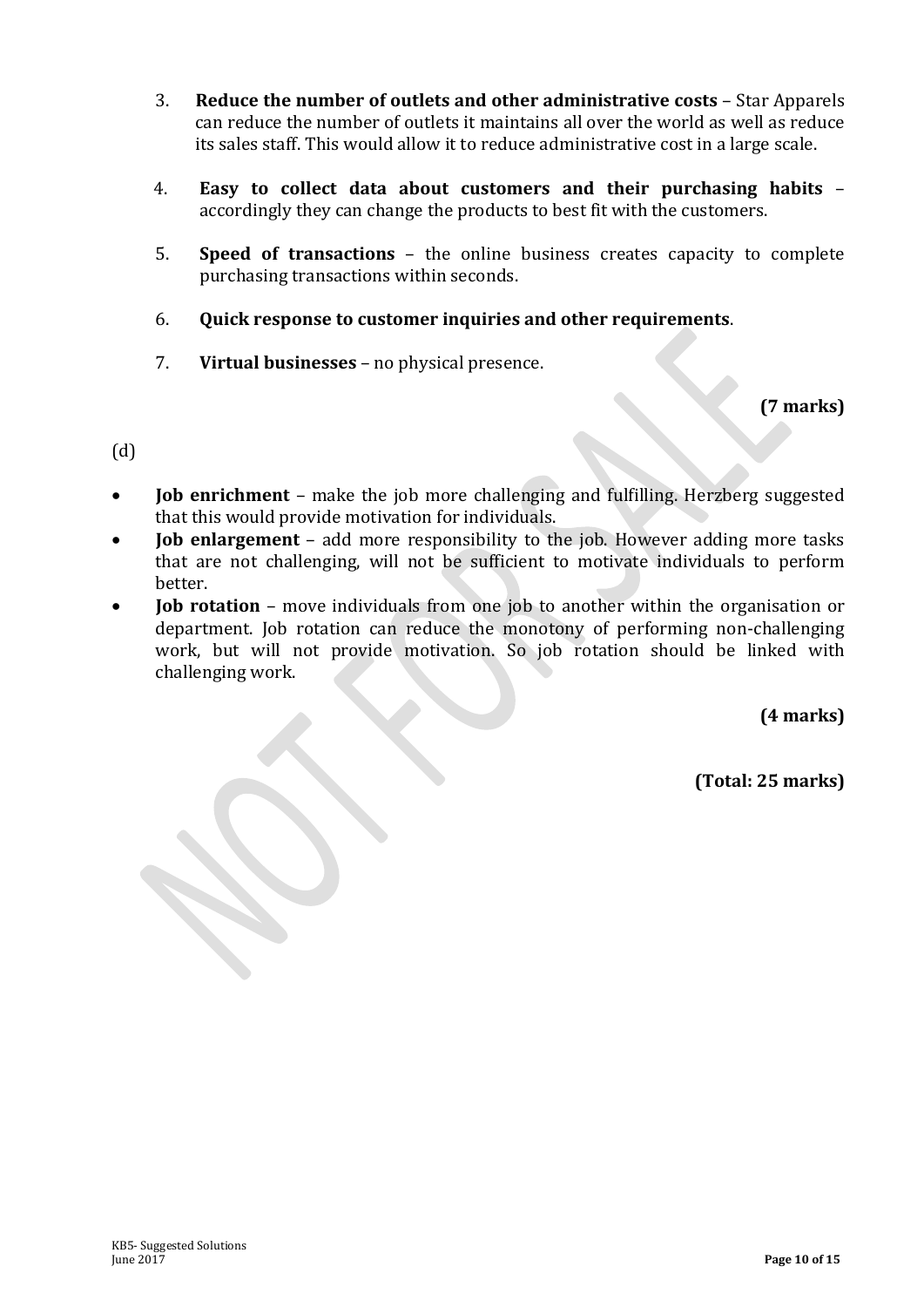#### **Relevant Learning Outcome/s:** 4 Value creation through marketing

(a)

# **LED TVs**

The product life cycle attempts to understand the distinct stages in a product's sales history; from the introduction into the market, through the phases of growth, maturity and eventually decline. LED TVs are in the growth phase. They are experiencing double digit growth in 2016. The profit margins also seem to be reasonable.

**Product**: Products need to be differentiated as the market grows. They need to be developed for different segments of the market. For example, there could be different sizes of LED TVs with different features at different price points.

**Price**: If skimming prices are charged, demand will start to fall. Hence need to adopt a pricing strategy that would make Q Tel TVs competitive when compared to rivals. Higher price points could slowdown market growth.

**Place**: More distribution channels need to be adopted for the product. Q Tel can also see whether the product can be sold in markets outside their traditional markets and whether they can adopt new distribution channels like large retailers to carry their brand.

**Promotion**: Need to continue to spend heavily on advertising and promotions due to possible increases in competition. As the product gets more awareness, the campaign will have to change from creating awareness to persuading customers to buy.

## **(4 marks)**

## **LCD TVs**

LCD TVs are in the maturity stage. Profits are higher but the growth rates are lower.

**Product:** Need to try and extend the maturity phase by introducing new features and developing new and improved models. Protecting and exploiting the brand name would be important.

**Price**: Price competition will increase. This would force the company to lower prices. However as there are less capital investments and the business operates on a large scale, Q Tel should be able to lower costs to improve profits.

**Place**: Distribution channels at this stage are well established. Hence Q Tel should make the channels of distribution more efficient rather than developing new channels.

**Promotion:** Spending on advertising and promotion should be managed as part of the overall marketing mix.

**(4 marks)**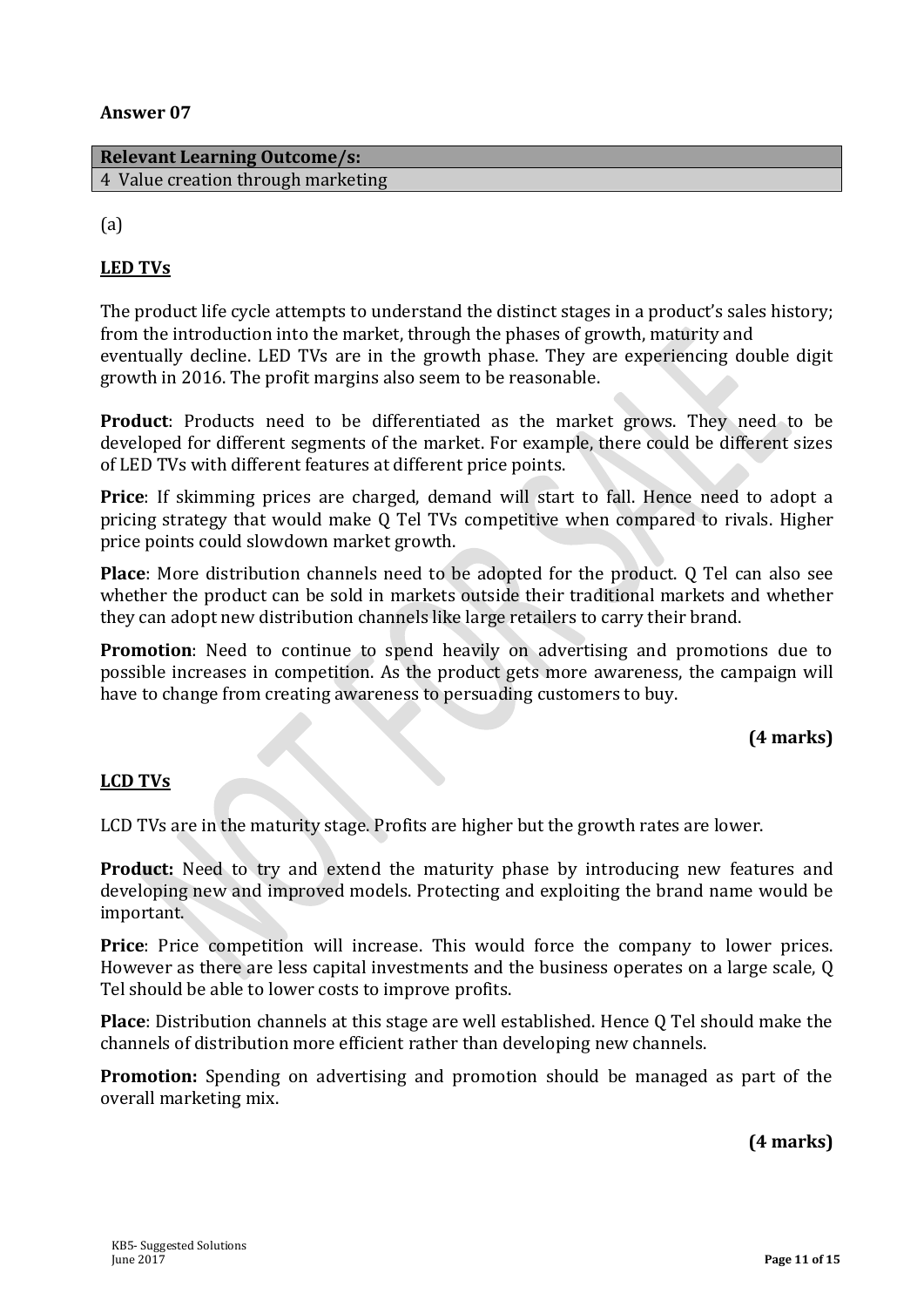# **VCD players**

These are in the decline stage. Both profits and growth have turned negative. However Q Tel may have to carry this product for some time as it could complement other products in the portfolio.

**Product**: Make improvements to the product and try to maintain sales and demand and extend the life cycle. Eventually Q Tel may have to take a call to exit the product from the market.

**Price**: Price competition will rise and costs may increase due to falling volumes. If Q Tel realises that they can no longer keep the product profitable, which seems to be the case, they will have to decide to exit the product from the market.

**Place:** The distribution channels could shrink as the retailers and agents become reluctant to carry slow moving products with lower margins. However if Q Tel decides to continue the product, they will have to maintain sufficient distribution channels to ensure it could reach the remaining customers in the market.

**Promotion:** Spending on advertising and promotion will have to be reduced as higher costs could make the product more unprofitable. They could adopt strategies like providing VCD players at a discounted price for TV buyers as a complementary product to induce customers to make a purchase.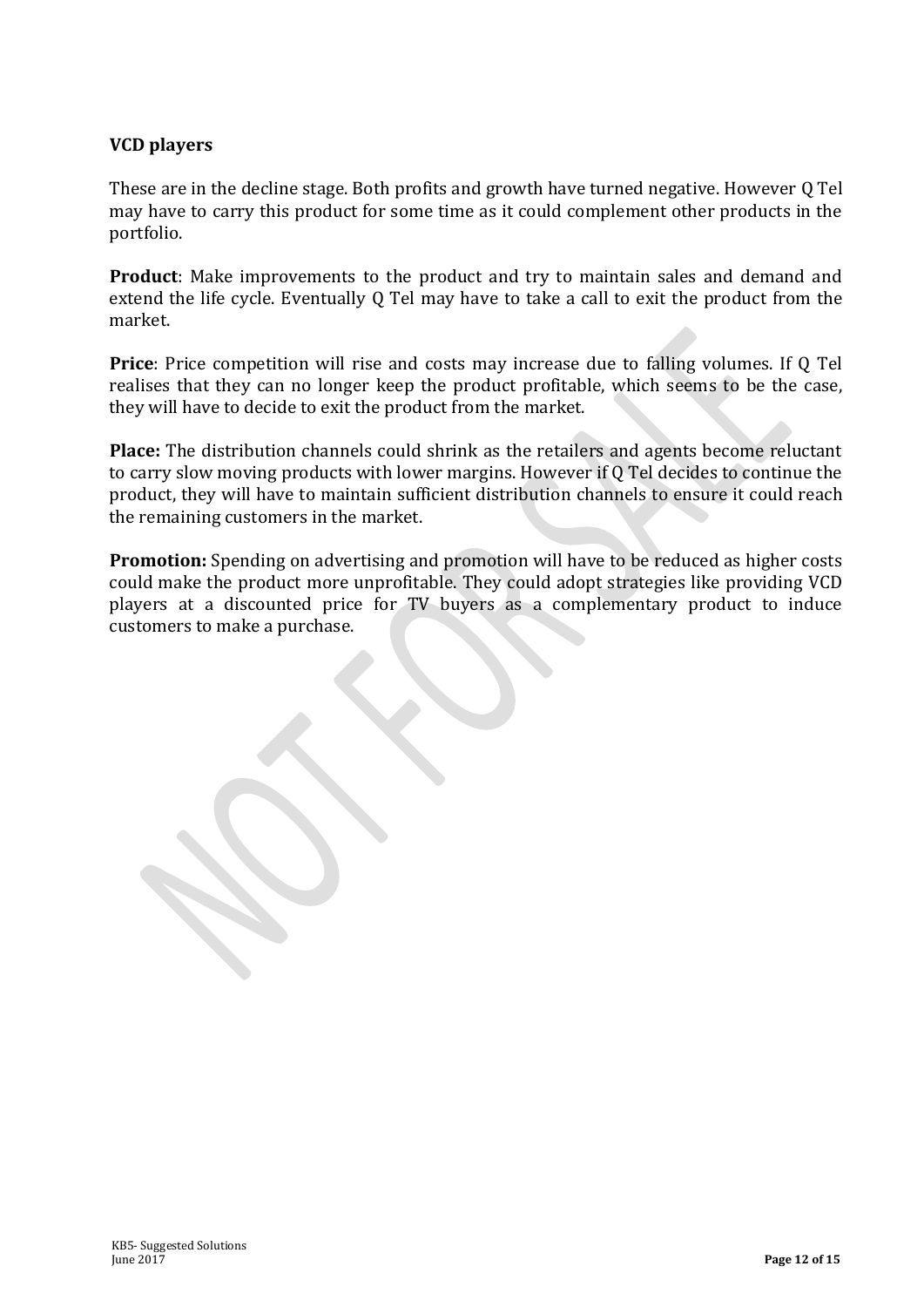# (b)

The satellite TV connection marketing mix will be different from the marketing mix adopted for the other products as this entails a service unlike the product marketing mix used for the other products. The 4Ps are not sufficient in developing the marketing mix for services. When it comes to the service marketing mix, three more Ps are introduced  $\rightarrow$  People, physical evidence and process.

**People:** Refer mainly to employees. Most services are delivered to customers by employees. Hence the physical interaction between the customer and the employee is greater in a service organisation. Employees therefore play an increasingly important role in helping to market the service. They have a direct effect on the value that the customer receives from the service. Hence when marketing the satellite connections, Q Tel has to provide additional emphasis on the skills and ability of its employees.

**Physical evidence:** Physical evidence refers to intangible aspects such as the look and feel of the organisation and its brand. Marketing can be enhanced by Q Tel through physical evidence using tactics such as uniforms of the employees who go to make the connections, appearance of service vehicles, letterheads used for the agreements and other paperwork. Since there is no physical product that is tangible, physical evidence enables the company to make the customers develop a feel about the quality of the service.

**Process:** Refers to the way the service is delivered using user-friendly systems for buying and selling. For example, the ease with which the customer could connect with the company's hotline, how fast the sales teams would respond to customer inquiries, how fast the after-sales teams would respond to customer queries and complaints. "Process" essentially covers the complete process of delivering a quality service from start to finish.

When applying the product marketing mix to services, product means the features of the services provided. Place in services refer to the place from which the service is provided as well as the place at which the service is received by the customer. In services, these two could be different places. In this case, the TV network will be provided from the satellite whereas the service delivery will be at the customer's residence. Price and promotion for services are very similar to that of products.

**(7 marks)**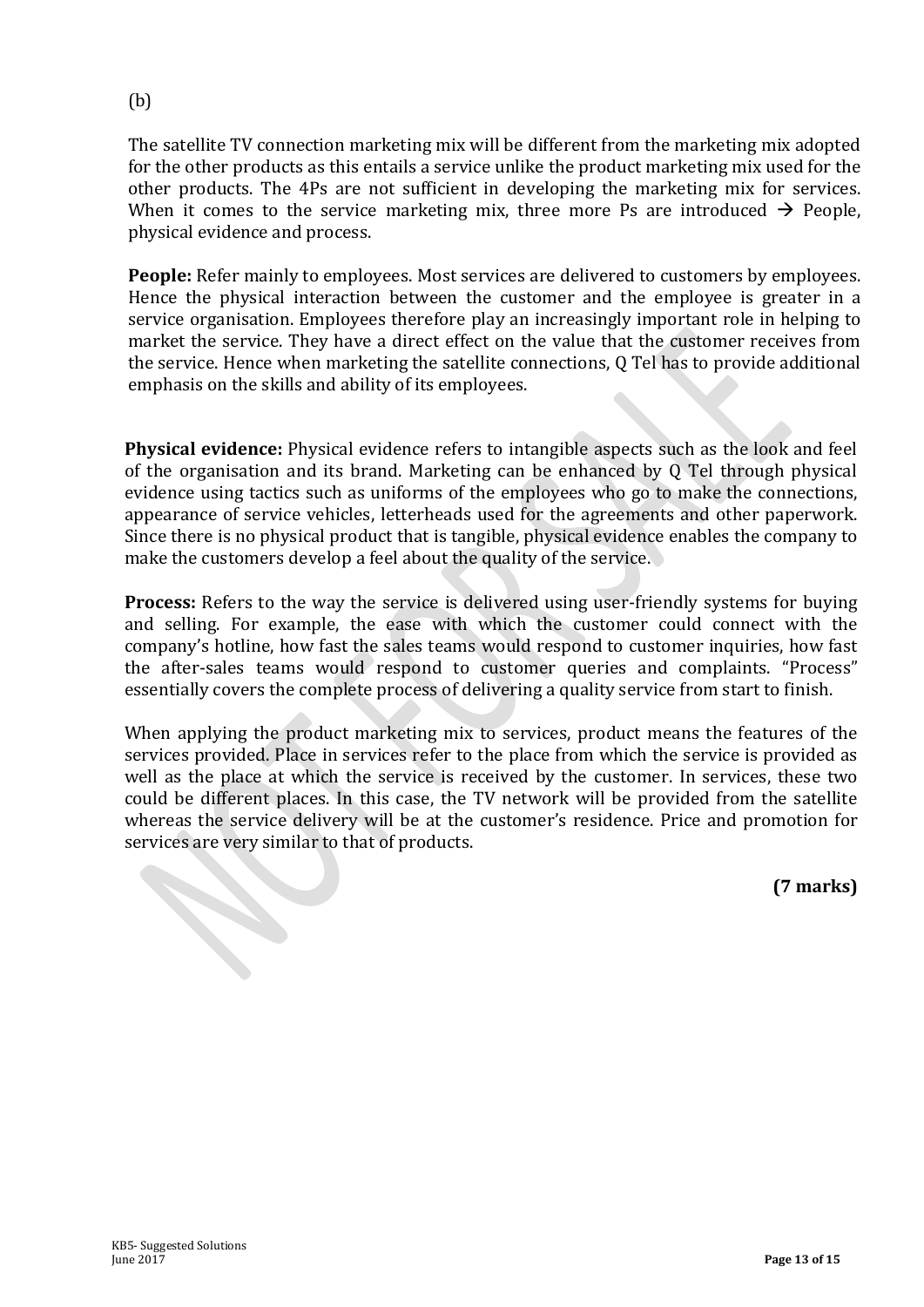(c)

Customer Relationship Management (CRM) is the establishment, development, maintenance and optimisation of long-term, mutually valuable relationships between consumers and organisations. CRM could help Q Tel in many ways to overcome the current issues they face in the market.

- 1. **Loyalty:** CRM could enhance customer loyalty and prevent customers from moving to competitors or discontinuing the use of services.
- 2. **Word of mouth promotion:** With good CRM, the existing customers would promote the Q Tel brand with other potential customers in their peer groups.
- 3. **Cost:** It is cheaper to retain existing customers than to attract new customers. The cost of promotion and initial low prices could deteriorate profit margins.
- 4. **Revenue and profits:** In mature markets, existing customers provide the most likely source of future revenue and earnings.
- 5. **Extending the product range:** If existing customers are retained, the company will have a higher chance of introducing new products and services to the existing customers. They are more prone to make purchase decisions on new products than new customers.

**(Total: 25 marks)**